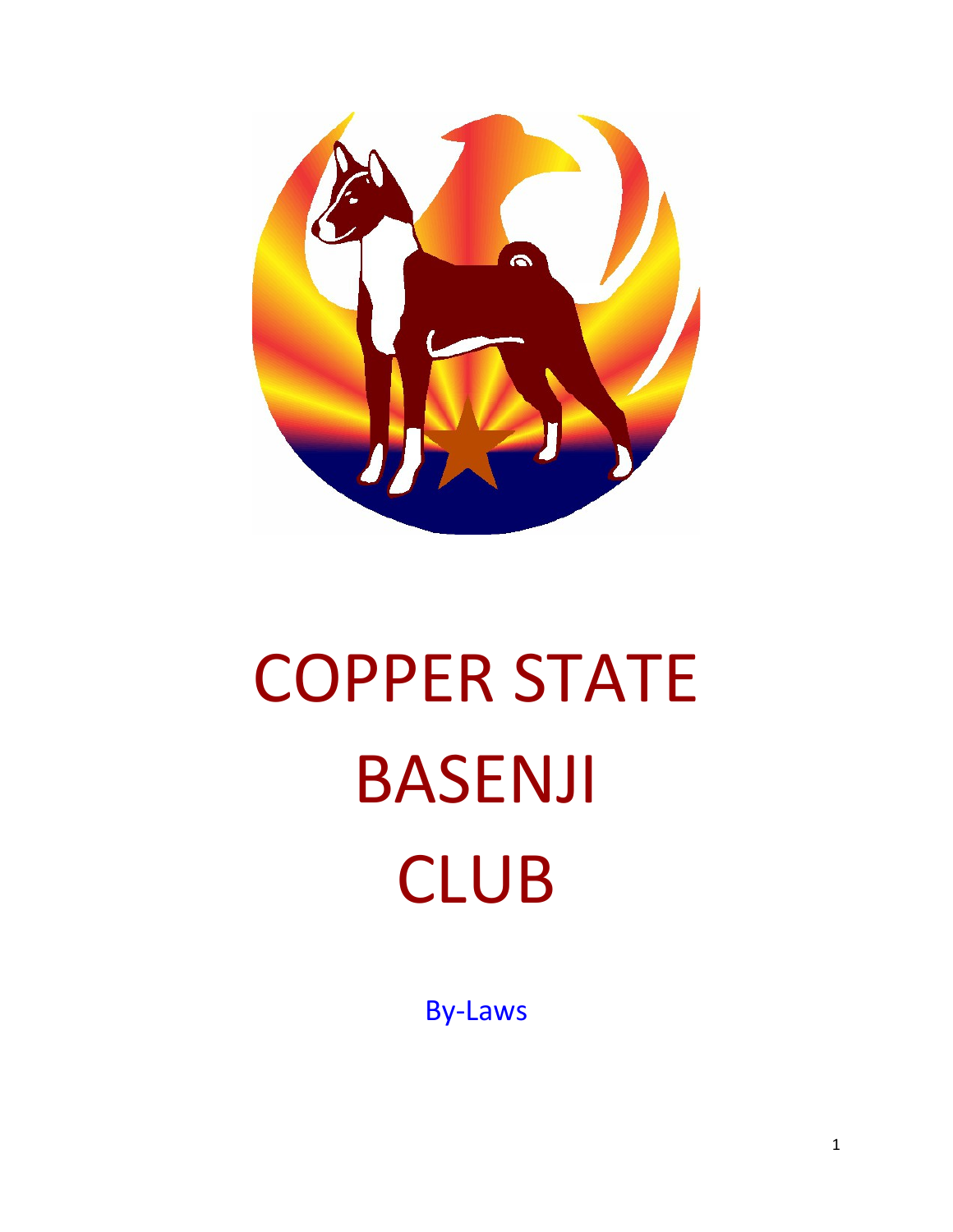# **Table of Contents**

<span id="page-1-1"></span><span id="page-1-0"></span>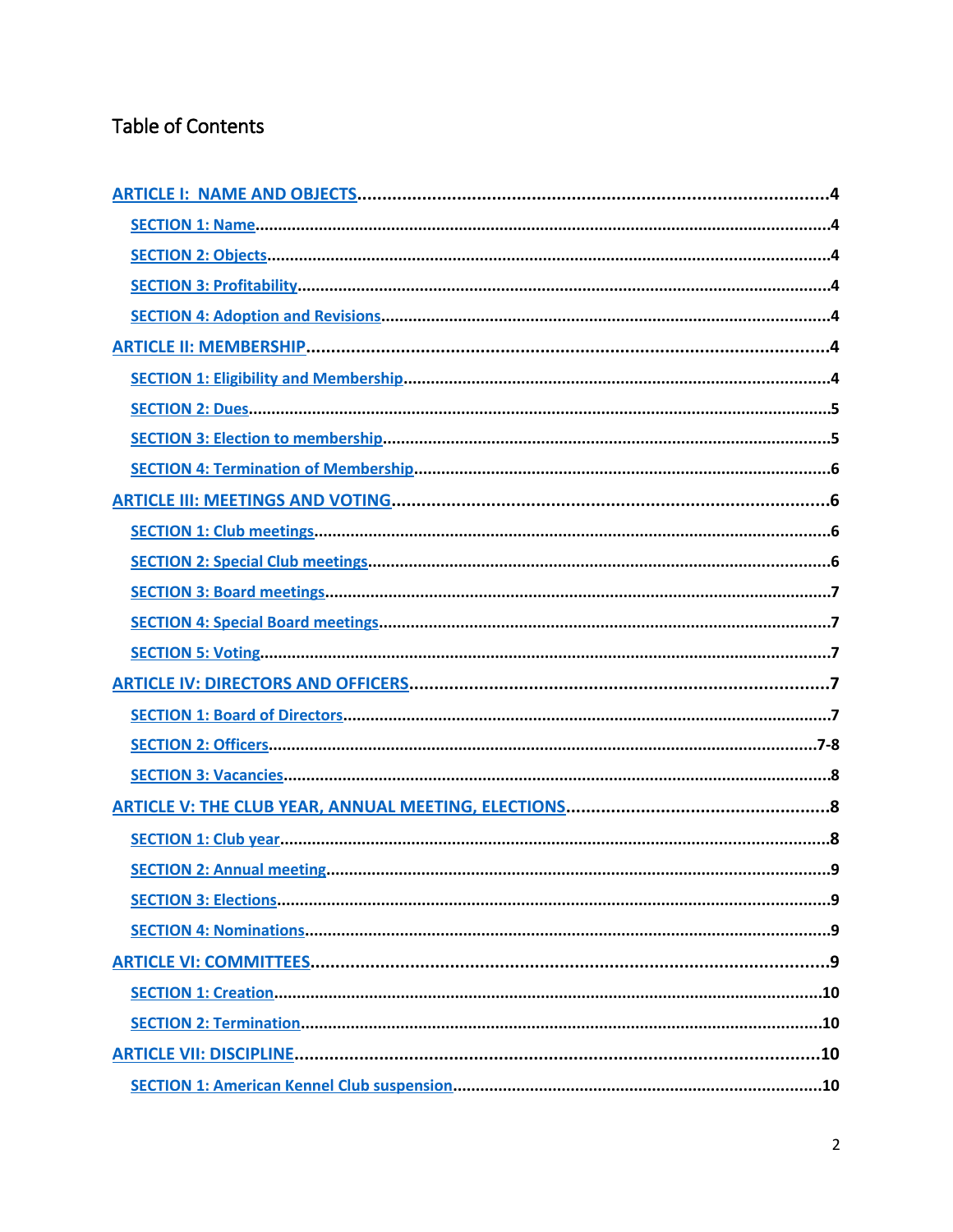<span id="page-2-2"></span><span id="page-2-1"></span><span id="page-2-0"></span>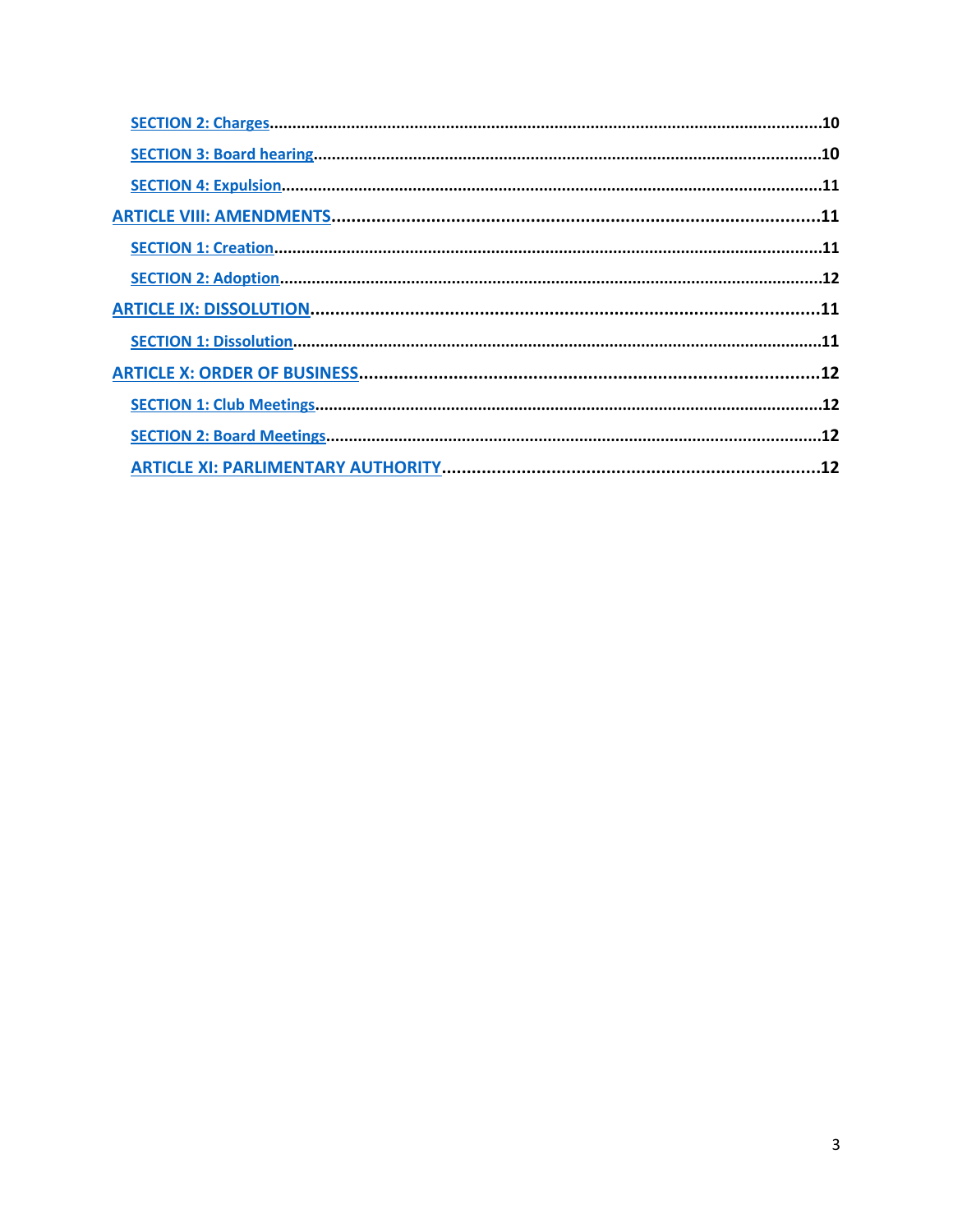# <span id="page-3-6"></span>ARTICLE I: NAME AND OBJECTIVE

#### <span id="page-3-5"></span>SECTION 1: Name

The name of the Club shall be the COPPER STATE BASENJI CLUB, INC.

#### <span id="page-3-4"></span>SECTION 2: Objectives

The objects of the Club shall be:

- a. To encourage and promote the quality breeding of pure-bred Basenjis and to do all possible to bring their natural qualities to perfection;
- b. To urge members and breeders to accept the standard of the breed as approved by the American Kennel Club as the only standard of the breed by which Basenjis shall be judged;
- c. To do all in its power to protect and advance the interests of the breed by encouraging sportsmanlike competition at dog shows, obedience trials, and lure coursing trials;
- d. To conduct sanctioned and licensed specialty shows, obedience trials and lure coursing trials under the Rules and Regulations of the American Kennel Club;

#### <span id="page-3-3"></span>SECTION 3: Profitability

The Club shall not be conducted or operated for profit and no part of any income or remainder or residue from dues or donations to the Club shall inure to the benefit of any member or individual.

#### <span id="page-3-2"></span>SECTION 4: Adoption and Revisions

The members of the Club shall adopt and may from time to time revise such by-laws as may be required to carry out these objects.

## <span id="page-3-1"></span>ARTICLE II: MEMBERSHIP

#### <span id="page-3-0"></span>SECTION 1: Eligibility and Membership

There shall be four types of membership open to all persons who are in good standing with The American Kennel Club and who subscribe to the purposes of this Club. While membership is to be unrestricted as to residence, the Club's primary purpose is to be representative of the breeders and exhibitors in its club territory as set forth herein.

1. **Regular Membership** - Open to all persons eighteen years of age and older, residing in a focal point as defined herein as Casa Grande, Arizona and driving distance to show and performance events consisting of points within one-day road trip from Casa Grande, AZ (Roundtrip).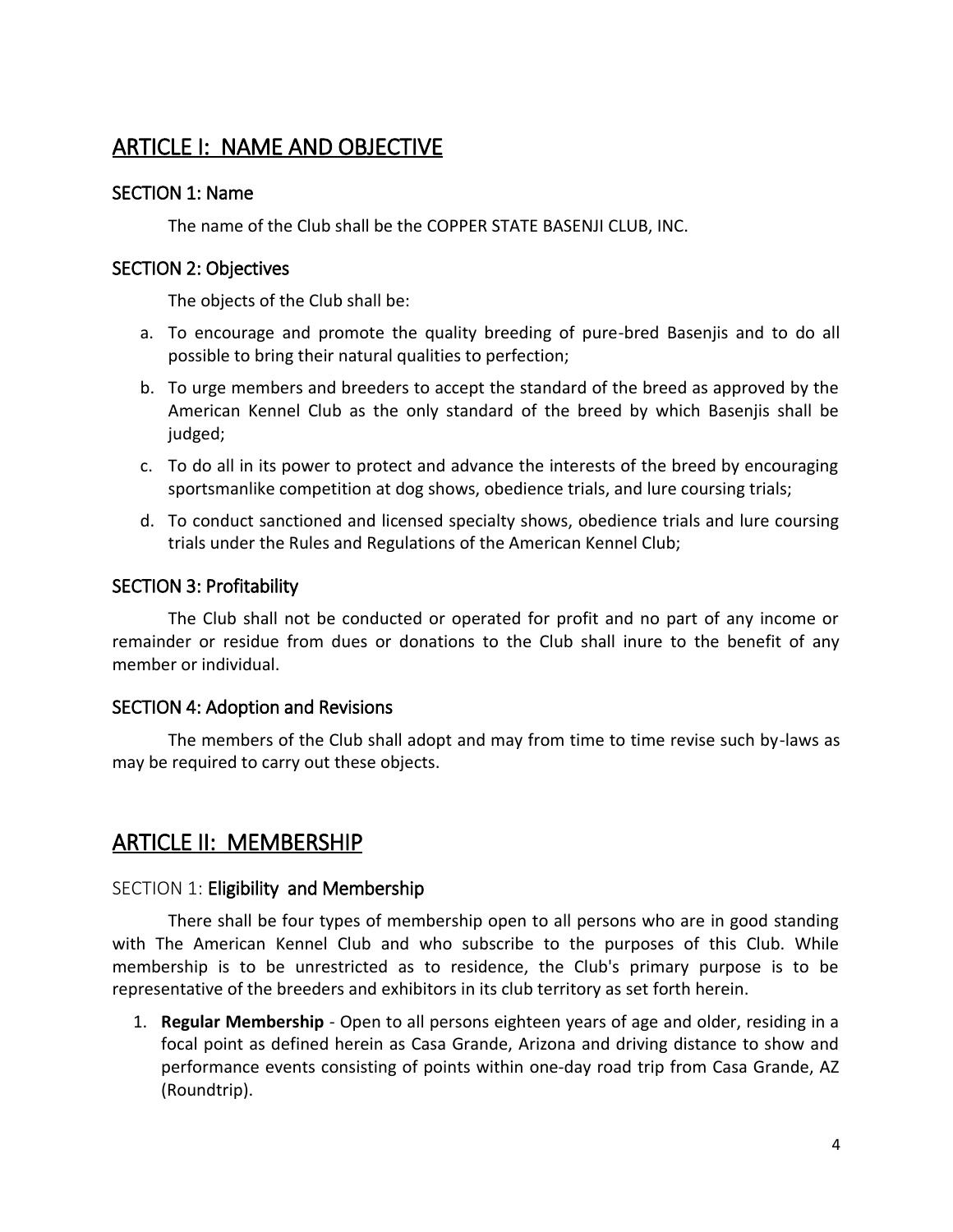- 2. **Family Membership** Two people of the same household who meet the requirements for regular membership. Each is entitled to a vote.
- 3. **Junior Membership** Open to people under 18 years of age. Junior members cannot vote or hold office. Upon reaching their 18th birthday their membership will automatically convert to regular membership.

4. **Associate/Newsletter Membership** - Those who meet the requirements for regular membership but are inactive or live out of the club territory. Associate members are entitled to all Club privileges except voting and holding office.

5**. Life Member** - Awarded to members who have been nominated by the Club Membership at a regular meeting and voted upon by the Board of Directors. This award is for any voting Member who has provided continuous and outstanding support to the Club and the Basenji breed. Recipients of this award shall retain all rights and privileges of a Regular Member, but need not pay dues.

#### <span id="page-4-1"></span>SECTION 2: Dues

Dues are due January 1st of each year and are considered delinquent on April 1st of each year. Dues shall not exceed \$25 per year for Family Membership, \$20 per year for Individual Membership, \$10.00 per year for Associate/Newsletter Membership, \$5 per year for Juniors and \$3 per year for juniors whose parent or parents hold family or individual membership. Persons accepted for membership on or after July 1st shall pay one-half the annual membership dues. No member may vote whose dues are not paid for the current year. During the month of November, the Treasurer shall send to each member a statement of his dues for the ensuing year.

#### <span id="page-4-0"></span>SECTION 3: Election to membership

Each applicant for membership shall apply on a form as approved by the Board of Directors and which shall provide that the applicant agrees to abide by these by-laws and the rules of The American Kennel Club. The application shall state the name, address, and occupation of the applicant and it shall carry the endorsement of two members in good standing. Accompanying the application, the prospective member shall submit dues payment for the current year.

All applications are to be filed with the Secretary and each application is to be read at the first meeting of the Club following its receipt. The applicant's name and pertinent information shall be published in the next newsletter following the first reading. At the next Club meeting the application will be given a second reading. After the application has been read for the second time, members shall have 10 days to file comments in writing with the Secretary. If no comments are received the membership shall be granted and published in the next newsletter. If three (3) members file written comments with the Secretary, they shall be submitted to the Executive Board and reviewed at a special Board meeting called for that purpose. The Board will review the comments and give the applicant an opportunity to file a response or come before the Board. The Board will then decide by majority vote to accept or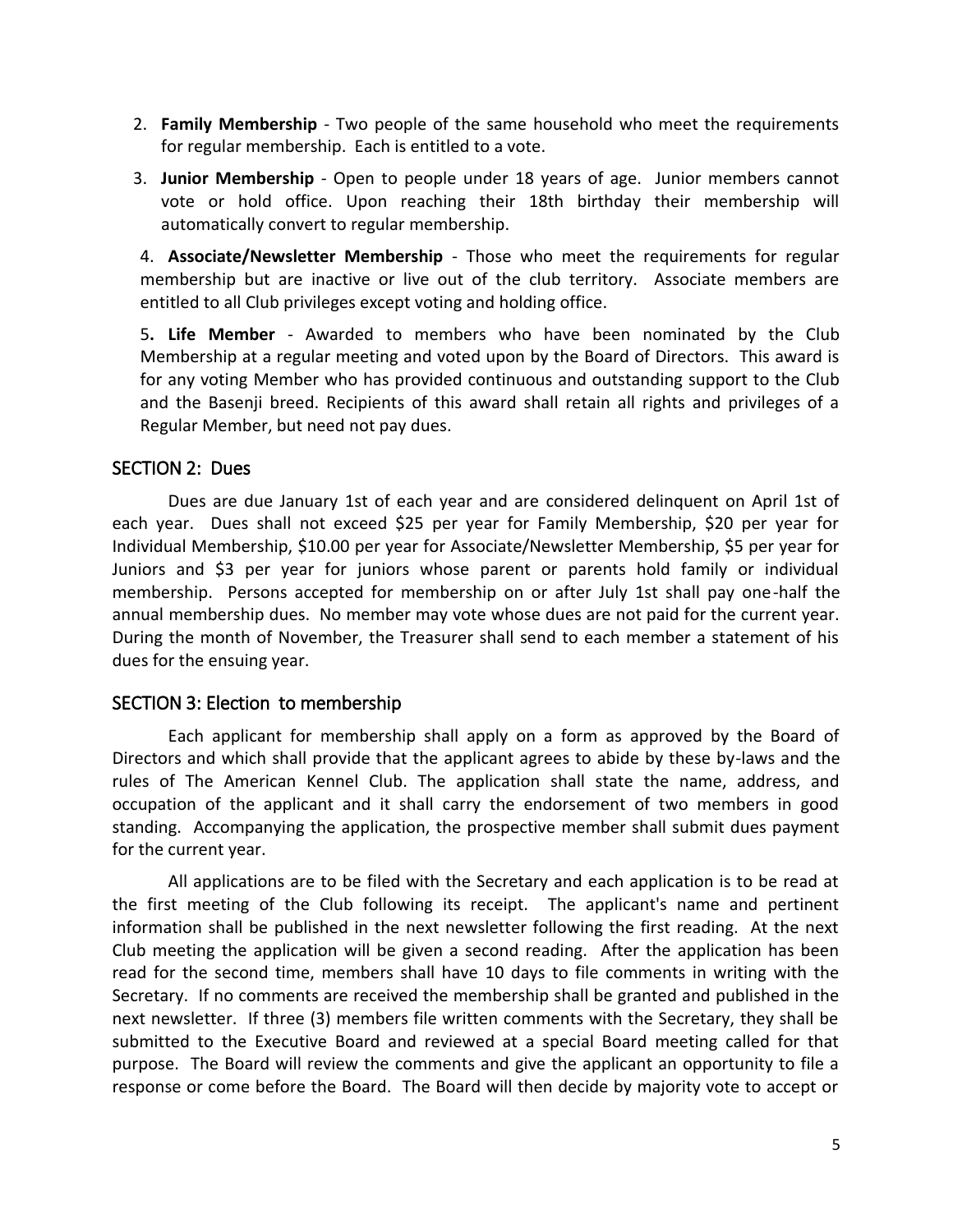deny the application. Such a meeting shall be considered a closed meeting and the records of the meeting are not a public record and shall not be available to members, including members of the Board who did not participate in the meeting.

Applicants for membership who have been rejected by the Club may not re-apply within six months after such rejection.

#### <span id="page-5-3"></span>SECTION 4: Termination of Membership

Memberships may be terminated:

- a. **By resignation**. Any member in good standing may resign from the Club upon written notice to the Secretary; but no member may resign when in debt to the Club. Dues obligations are considered a debt to the Club and they become incurred on the first day of each fiscal year.
- b. **Lapsed Membership**. A membership will be considered as lapsed and automatically terminated if such member's dues remain unpaid 90 days after the first day of the fiscal year; however, the Board may grant an additional 90 days of grace to such delinquent members in meritorious cases. In no case may a person be entitled to vote at any Club meeting whose dues are unpaid as of the date of that meeting.
- c. **By Expulsion**. A membership may be terminated by expulsion as provided in Article VII of these by-laws.

# <span id="page-5-2"></span>ARTICLE III: MEETINGS AND VOTING

#### <span id="page-5-1"></span>SECTION 1: Club meetings

Meetings of the Club shall be held at least once per calendar quarter, within the state of Arizona. The Board shall determine dates of the meetings. Written notice of each such meeting shall be mailed or delivered electronically by the Secretary at least 10 days prior to the date of the meeting. **The quorum for such meetings shall be 20% of the members in good standing.**

#### <span id="page-5-0"></span>SECTION 2: Special Club meetings

Special Club meetings may be called by the President, or by a majority vote of the members of the Board who are present and voting at any regular or special meeting of the Board, and shall be called by the Secretary upon receipt of a petition signed by five members of the Club who are in good standing. Such special meetings shall be held in the state of Arizona and at such date and hour as may be designated by the person or persons authorized herein to call such meetings. Written notice of such meeting shall be mailed or sent electronically by the Secretary at least 5 and not more than 15 days prior to the date of the meeting, and said notice shall state the purpose of the meeting, and no other Club business may be transacted thereat. **The quorum for such a meeting shall be 20% of the members in good standing.**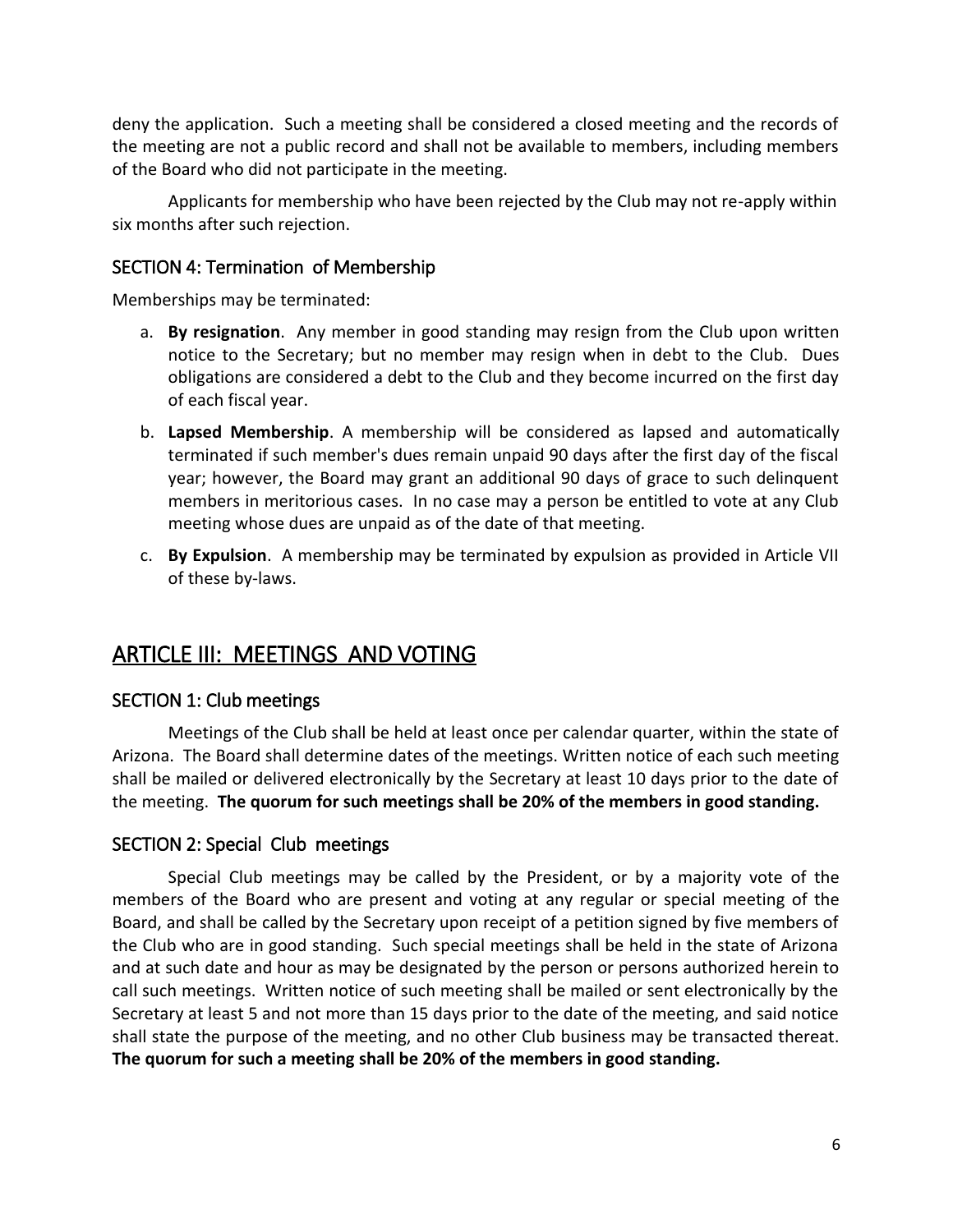#### <span id="page-6-5"></span>SECTION 3: Board meetings

Meetings of the Board of Directors shall be held 4 times a year as called by the Board as a whole. Such meetings shall be held in the state of Arizona or through electronic means and at such hour and place as may be designated by the Board. Written notice of each such meeting shall be mailed or sent electronically by the Secretary at least 5 days prior to the date of the meeting. **The quorum for such a meeting shall be a majority of the Board.**

#### <span id="page-6-4"></span>SECTION 4: Special Board meetings

Special meetings of the Board may be called by the President, or called by the Secretary upon receipt of a written request signed by at least three members of the Board. Such special meetings shall be held in the state of Arizona or through electronically and at such place, date, and hour as may be designated by the person authorized herein to call such meeting, or at such place within or without the state of Arizona as might be agreed upon by a majority of the Board of Directors. Written notice of such meeting shall be mailed or sent electronically by the Secretary at least 5 days and not more than 10 days prior to the date of the meeting. **The quorum for such meeting shall be a majority of the Board.**

#### <span id="page-6-3"></span>SECTION 5: Voting

Each member in good standing whose dues are paid for the current year shall be entitled to one vote at any meeting of the Club at which the member is present. Proxy voting will not be permitted at any Club meeting or election. Voting for Officers and Board positions may take place in person or through electronic means following ballot being delivered electronically or otherwise to the membership.

## <span id="page-6-2"></span>ARTICLE IV: DIRECTORS AND OFFICERS

#### <span id="page-6-1"></span>SECTION 1: Board of Directors

The nine-member Board shall be comprised of the four elected officers; President, Vice-President, Secretary, Treasurer, and the immediate Past President and four (4) other persons all of whom shall be members in good standing. The four elected officers of the club shall be elected to one-year terms at the Club's annual meeting as provided in Article V and shall serve until their successors are elected and qualified. The four additional Board members shall be elected to staggered two-year terms. Two in an even year and two in the odd year. General management of the Club's affairs shall be entrusted to the Board of Directors. At least three (3) members of the board must be reside within the State of Arizona.

#### <span id="page-6-0"></span>SECTION 2: Officers

The Club's officers, consisting of the President, Vice-President, Secretary, and Treasurer shall serve in their respective capacities both with regard to the Club and its meetings and the Board and its meetings. At least two (2) of the officers must be reside within the state of Arizona.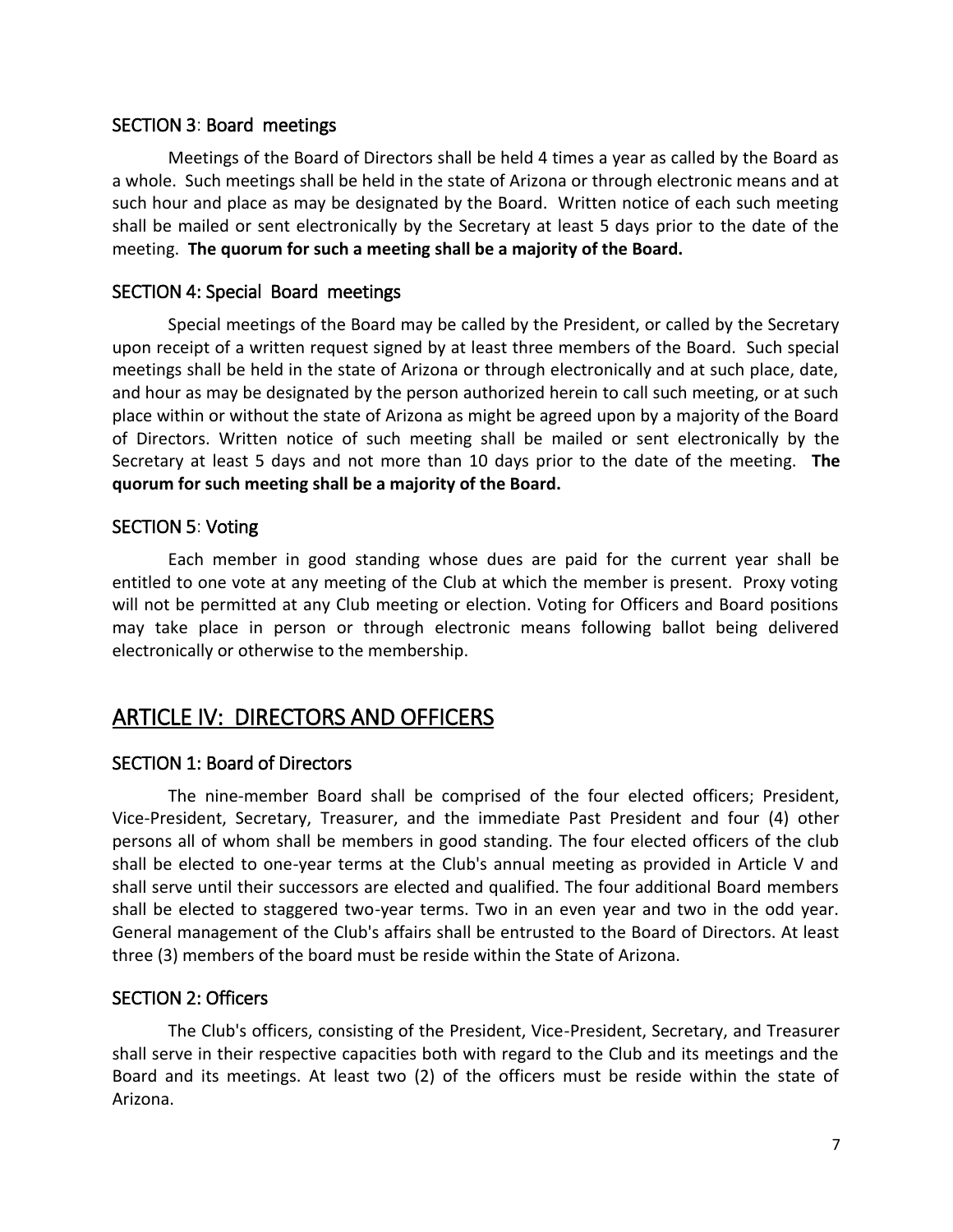- a. The President shall preside at all meetings of the Club and of the Board, and shall have the duties and powers normally appurtenant to the office of President in addition to those particularly specified in these by-laws.
- b. The Vice-President shall have the duties and exercise the powers of the President in case of the President's death, absence, or incapacity.
- c. The Secretary shall perform the following duties; Keep a record of all meetings of the Club and of the Board and of all matters of which a record shall be ordered by the Club, have charge of the correspondence, notify members of meetings, notify new members of their election to membership, notify officers and Directors of their election to office, keep a roll of the members of the Club with their addresses, and carry out such other duties as are prescribed in these by-laws.
- d. The Treasurer shall collect and receive all moneys due or belonging to the Club and deposit the same in a bank designated by the Board in the name of the Club. The books shall at all times be open to inspection of the Board and a report shall be made to them at every meeting on the condition of the Club's finances and every item of receipt or payment not before reported. At the annual meeting an account shall be rendered of all moneys received and expended during the previous fiscal year. The Treasurer shall be bonded in such amount as the Board of Directors shall determine. The cost of said bond shall be paid by the Club.
- e. Upon request of the Secretary the Board of Directors can appoint a Corresponding Secretary. The Recording Secretary would be responsible for recording all of the minutes of meetings and for keeping of all matters of which a record shall be ordered by the Club. The Corresponding Secretary would be responsible for all correspondence of the Club, including the mailing of meeting notices, notifying officers and directors of their election to office, etc.

#### <span id="page-7-0"></span>SECTION 3: Vacancies

Any vacancies occurring on the Board or among the offices during the year shall be filled until the next annual election by a majority vote of all the then members of the Board at its first regular meeting following the creation of such vacancy, or at a special Board meeting called for that purpose; except that a vacancy in the office of President shall be filled automatically by the Vice-President and the resulting vacancy in the office of Vice-President shall be filled by the Board.

# ARTICLE V: THE CLUB YEAR, ANNUAL MEETING, ELECTIONS

#### SECTION 1: Club year

The Club's fiscal year shall begin on the first day of January and end on the 31st day of December. The Club's official year shall begin with the installation of officers at the December meeting or coincide with the fiscal year.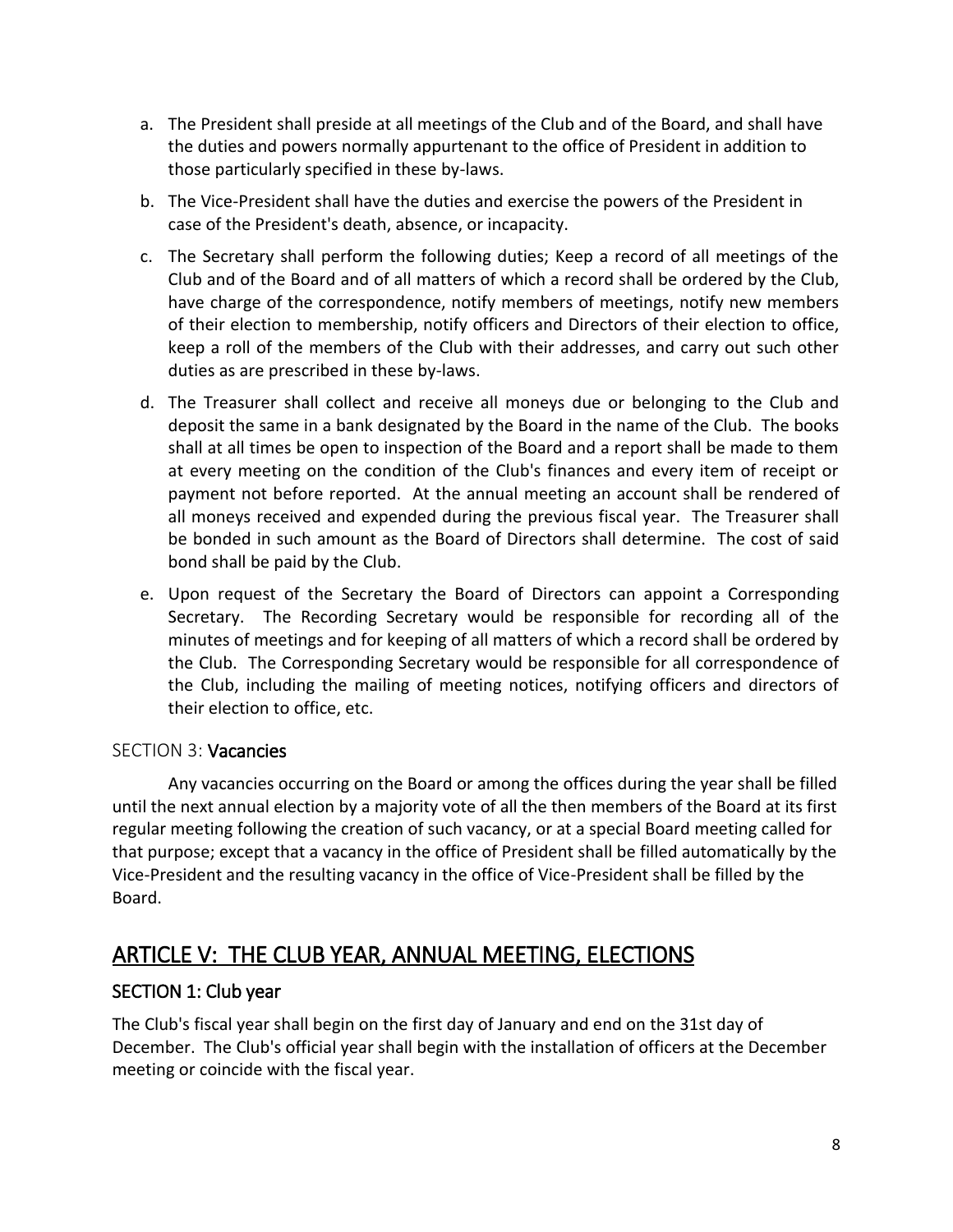#### <span id="page-8-4"></span>SECTION 2: Annual meeting

The annual meeting shall be held in the month of November at which officers and Directors for the ensuing year shall be elected by secret, written ballot from among those nominated in accordance with Section 4 of this Article. Those elected shall be installed in office at the December meeting and each retiring officer shall turn over to his successor in office all properties and records relating to that office within 30 days after the election.

#### <span id="page-8-3"></span>SECTION 3: Elections

The nominated candidate receiving the greatest number of votes for each office shall be declared elected. The nominated candidates for other positions on the Board who receive the greatest number of votes for such positions shall be declared elected.

#### <span id="page-8-2"></span>SECTION 4: Nominations

No person may be a candidate in a club election who has not been nominated. During the month of June, the Board shall select a Nominating Committee consisting of three members and two alternates, not more than one of whom shall be a member of the Board. The Secretary shall immediately notify the committeemen and alternates of their selection. The Board shall name a Chairman for the Committee and it shall be his/her duty to call a Committee meeting which shall be held on or before September 1.

- a. The Committee shall nominate one candidate for each office, and two candidates for the two positions on the Board open each year, and, after securing the consent of each person so nominated, shall report their nomination to the Secretary in writing on or before September 5.
- b. Upon receipt of the Nominating Committee's report, the Secretary shall, before October 1, notify each member in writing of the candidates so nominated.
- c. Additional nominations may be made at the October meeting by any member in attendance provided that the person so nominated does not decline when their name is proposed, and provided further that if the proposed candidate is not in attendance at this meeting, the proposer shall present to the Secretary a written statement from the proposed candidate signifying his willingness to be a candidate. No person may be a candidate for more than one position, and the additional nominations which are provided for herein may be made only from among those members who have not accepted a nomination of the Nominating Committee.
- d. Nominations cannot be made at the annual meeting or in any manner other than as provided in this Section.

# <span id="page-8-1"></span>ARTICLE VI: COMMITTEES

#### <span id="page-8-0"></span>SECTION 1: Creation

The Board may each year appoint standing committees to advance the work of the Club in such matters as specialty shows, obedience trials, field trials, trophies, annual prizes,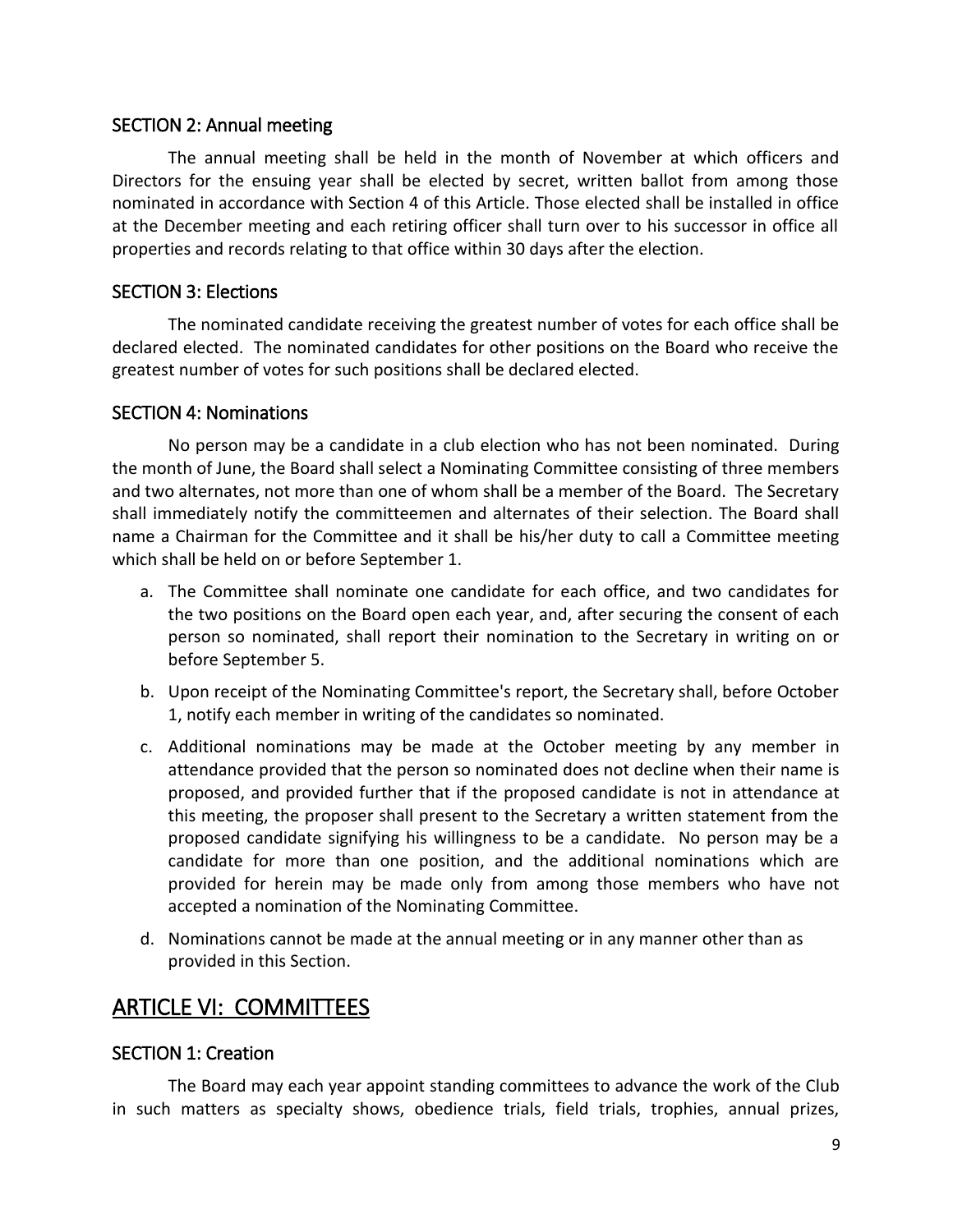membership, and other fields which may well be served by committees. Such committees shall always be subject to the final authority of the Board. Special committees may also be appointed by the Board to aid it on particular projects.

#### <span id="page-9-2"></span>SECTION 2: Termination

Any committee appointment may be terminated by a majority vote of the full membership of the Board upon written notice to the appointee; and the Board may appoint successors to those persons whose services have been terminated.

### <span id="page-9-1"></span>ARTICLE VII: DISCIPLINE

#### <span id="page-9-0"></span>SECTION 1: American Kennel Club suspension

Any member who is suspended from the privileges of the American Kennel Club automatically shall be suspended from the privileges of this Club for a like period.

#### <span id="page-9-4"></span>SECTION 2: Charges

Any member may prefer charges against a member for alleged misconduct prejudicial to the best interest of the Club or the breed. Written charges with specification must be filed in duplicate with the Secretary, together with a \$10 deposit which shall be forfeited if such charges are not sustained by the Board following a hearing. The Secretary shall present them at a Board meeting, and the Board shall first consider whether the actions alleged in the charges, if proven, might constitute conduct prejudicial to the best interests of the Club or the breed. If the Board considers that the charges do not allege conduct which would be prejudicial to the best interests of the Club or the breed, it may refuse to entertain jurisdiction. If a member of the Board has personal knowledge of the alleged misconduct, they shall not participate in consideration of the alleged misconduct. They may, however, appear as a witness. If the Board entertains jurisdiction of the charges, it shall fix a date of a hearing by the Board not less than 3 weeks nor more than 6 weeks thereafter. The Secretary shall promptly send one copy of the charges to the accused member by registered mail or through electronic means with proof of receipt required together with a notice of the hearing and an assurance that the defendant may personally appear in their own defense and bring witnesses if desired.

#### <span id="page-9-3"></span>SECTION 3: Board hearing

The Board shall have complete authority to decide whether counsel may attend the hearing, but both complainant and defendant shall be treated uniformly in that regard. Should the charges be sustained, after hearing all the evidence and testimony presented by complainant and defendant, the Board may, by a majority vote of those present, suspend the defendant from all privileges of the Club for not more than six months from the date of the hearing. And, if it deems that punishment insufficient, it may also recommend to the membership that the penalty be expulsion. In such case, the suspension shall not restrict the defendant's right to appear before his fellow members at the ensuing Club meeting which considers the Board's recommendation. Immediately after the Board has reached a decision,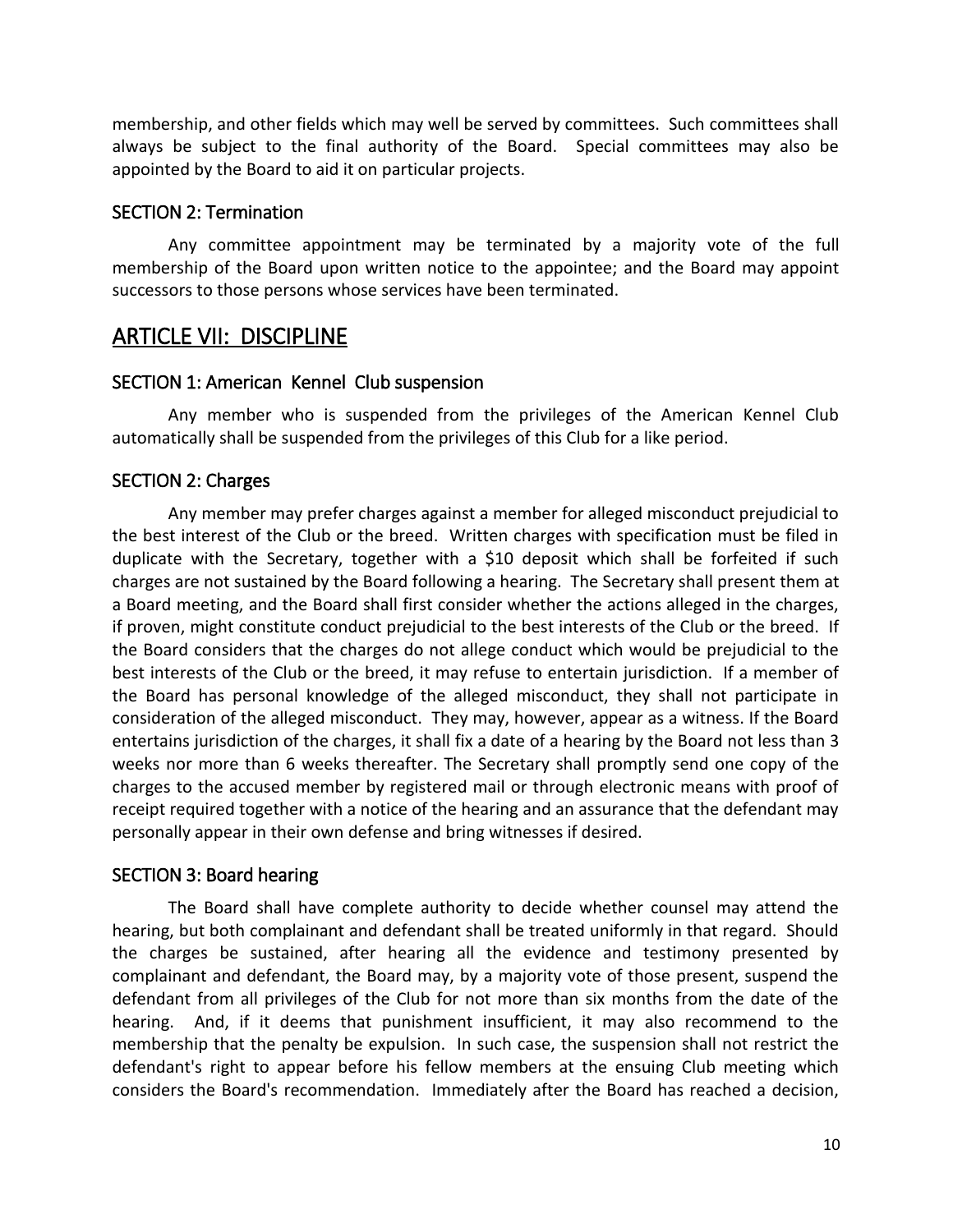its findings shall be put in written form and filed with the Secretary. The Secretary, in turn, shall notify each of the parties of the Board's decision and penalty, if any. The record of a hearing into alleged misconduct is not a public record and shall not be available to members, including members of the Board who did not participate in the hearing.

#### <span id="page-10-3"></span>SECTION 4: Expulsion

Expulsion of a member from the Club may be accomplished only at a meeting of the Club following a Board hearing and upon the Board's recommendation as provided in Section 3 of this Article. Such proceedings may occur at a regular or special meeting of the Club to be held within 60 days but not earlier than 30 days after the date of the Board's recommendation of expulsion. The defendant shall have the privilege of appearing in their own behalf, though no evidence shall be taken at this meeting. The President shall read the charges and the Board's findings and recommendation, and shall invite the defendant, if present, to speak in their own behalf if they so desire. The meeting shall then vote by secret written ballot on the proposed expulsion. A 2/3 vote of those present and voting at the meeting shall be necessary for expulsion. If expulsion is not so voted, the Board's suspension shall stand.

## ARTICLE VIII: AMENDMENTS

#### SECTION 1: Creation

Amendments to the Articles of Incorporation and by-laws may be proposed by the Board of Directors or by written petition addressed to the Secretary signed by twenty percent of the membership in good standing. Amendments proposed by such petition shall be promptly considered by the Board of Directors and must be submitted to the members with recommendations of the Board by the Secretary for a vote within three months of the date the petition was received by the Secretary.

#### <span id="page-10-2"></span>SECTION 2: Adoption

The Articles of Incorporation and by-laws may be amended by a 2/3 vote of the members present in person or through electronic means and voting at any regular or special meeting called for the purpose, provided the proposed amendments have been included in the notice of the meeting and mailed to each member at least two weeks prior to the date of the meeting.

## <span id="page-10-1"></span>ARTICLE IX: DISSOLUTION

#### <span id="page-10-0"></span>SECTION 1: Dissolution

The Club may be dissolved at any time by the written consent of not less than 2/3 of the members. In the event of the dissolution of the Club, other than for purposes of reorganization, whether voluntary or by operation of law, none of the property of the Club nor any proceeds thereof nor any assets of the Club shall be distributed to any members of the